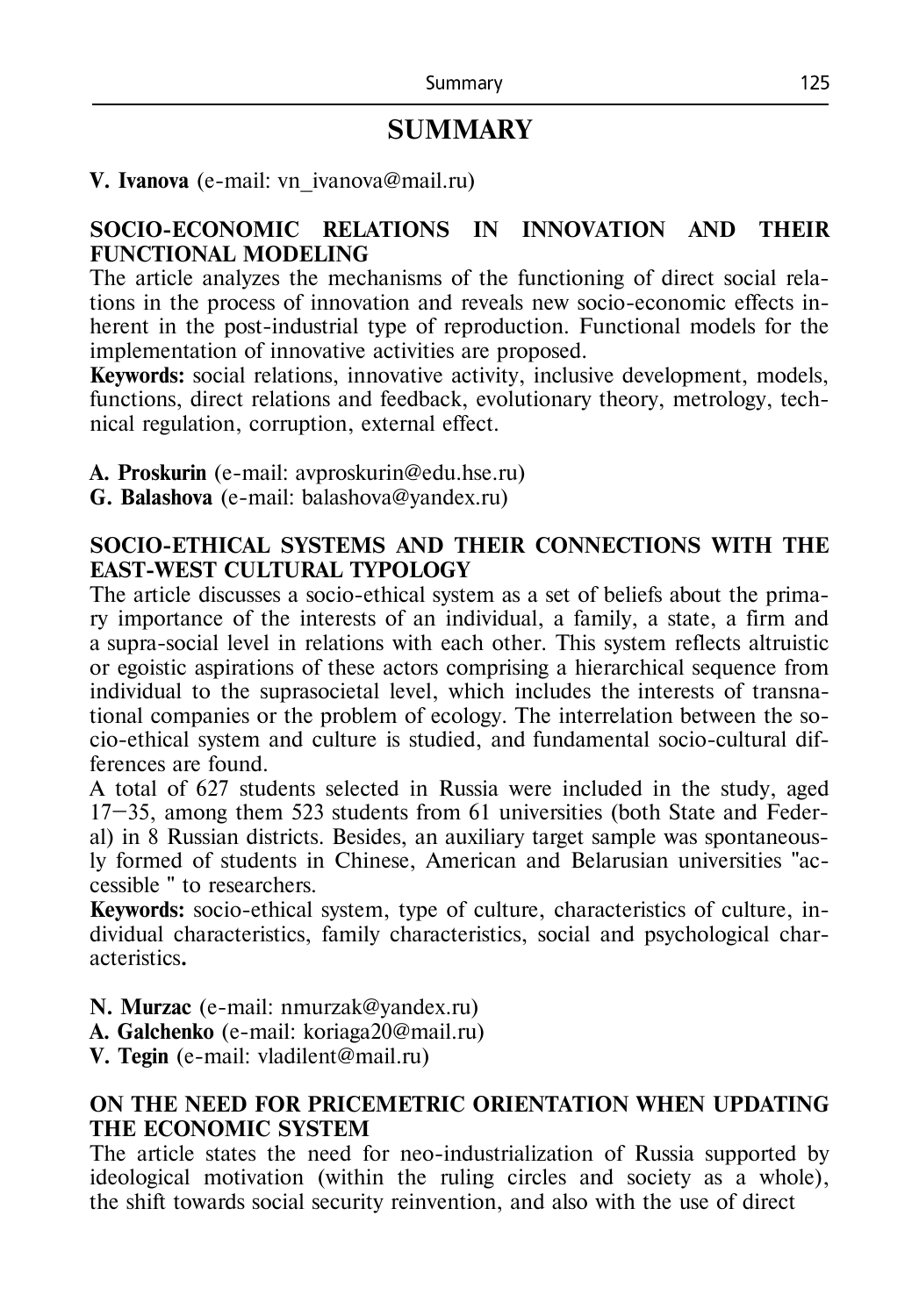price controls through the new pricemetric tools, and centralized planning, the plans being authorized as legal acts.

**Keywords:** pricemetric paradigm, neo-industrialization, dynamic equilibrium price.

- **S. Lutsenko** (e-mail: scorp\_ante@rambler.ru)
- **I. Kuznetsova** (e-mail: orgkom-eimbp@mail.ru)
- **G. Babkov** (e-mail: orgkom-eimbp@mail.ru)

## **THE ROLE OF THE CENTRAL BANK OF THE RUSSIAN FEDERATION IN THE LIGHT OF THE EMERGING NEEDS OF NATIONAL ECONO-MY**

The article considers the current role of the Central Bank of the Russian Federation. The author attaches particular importance to the improvement of the supervising mechanisms and the instruction of the population in financial literacy, with the use of international experience. The article is focused on the enhancement of the role of the Central Bank of the Russian Federation in the legal system by toughening the bank law and delegating to the Central Bank the functions of monitoring the condition and changes of economic processes in the real sector of the economy for the purpose of estimations formation.

**Keywords:** The Central Bank of the Russian Federation, supervision, monitoring, capital outflow, financial literacy.

**А. Pylin** (e-mail: artem-pylin@yandex.ru)

#### **THE FACTORS CHALLENGING THE COHERENCE INCREASE WITH-IN THE FRAMEWORK OF THE POST-SOVIET EURASIAN INTEGRA-TION**

The paper notes the internal heterogeneity of Eurasian integration, as well as the increased competition from the external players in the post-Soviet area. Taking into account the analysis of the dynamics and structure of investment and trade relations between the EAEU countries, it is concluded that there is a need for faster growth of mutual (internal) trade within the EAEU and its diversification based on new drivers of economic growth in order to prevent the development of disintegration trends.

**Keywords:** EAEU, EU, China, economic and trade policy coherence, Eurasian integration, external trade relations, investments, "One Belt One Road", Eastern Partnership.

**Y. Enin** (e-mail: yry.enin-2009@tut.by) **N. Podobed** (e-mail: trans80@inbox.ru)

# **DIRECTIONS OF ACTIVATION OF INTERNAL TRADE IN THE FRAMEWORK OF THE EAEU**

The dynamics of domestic trade within the EAEU for 2016–2018 is analyzed, the problems and prospects of its development are highlighted. Structured in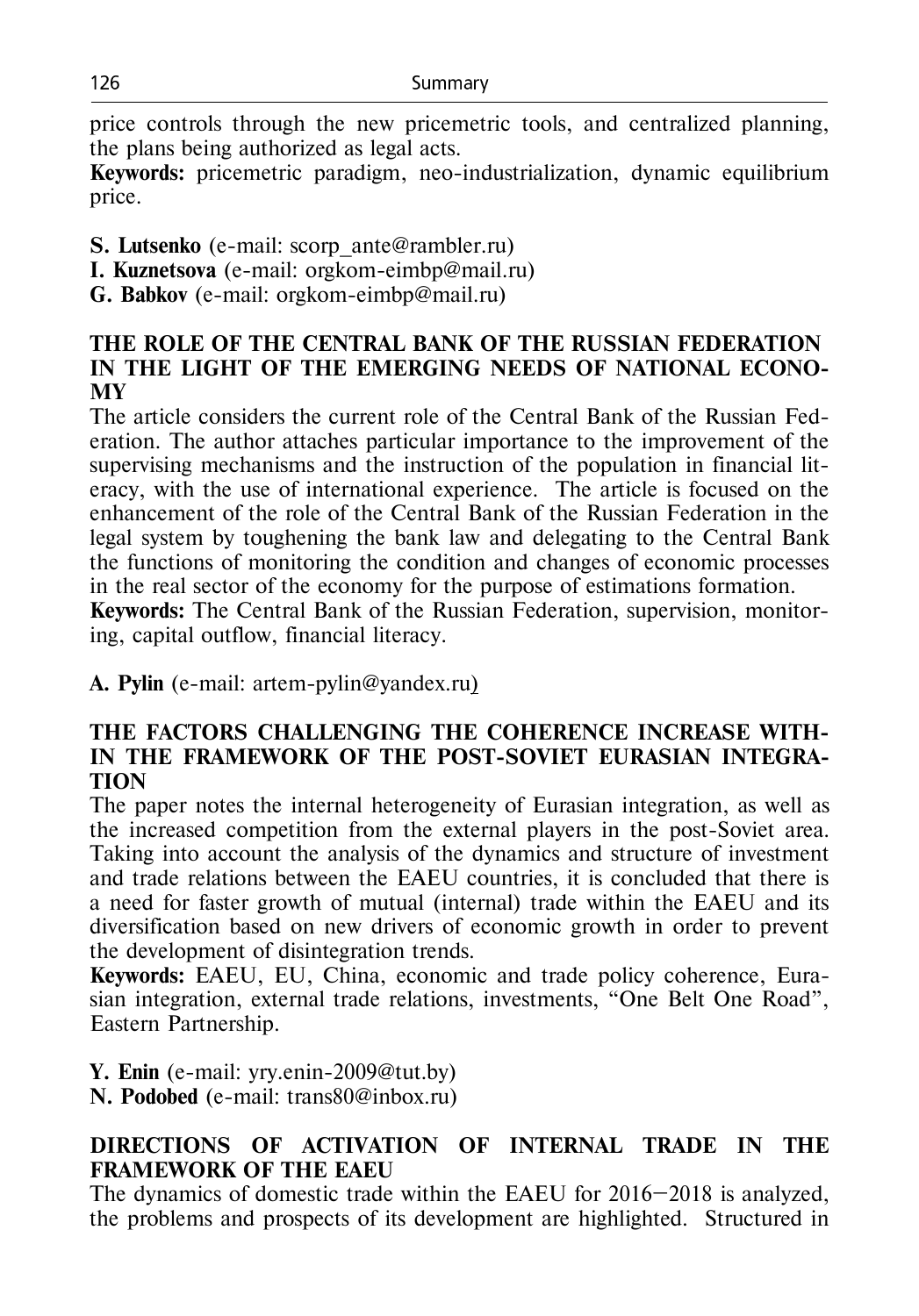the main directions of international cooperation, contributing to the enhancement of domestic trade.

**Keywords:** domestic trade, integration, Eurasian Economic Union, transport and logistics infrastructure.

**M. Safiullin** (e-mail: c.p@tatar.ru)

**А. Abdukaeva** (e-mail: Aliya.Abdukaeva@tatar.ru)

**L. Elshin** (e-mail: Leonid.Elshin@tatar.ru)

# **ARCH / GARCH-MODELING IN THE STUDY OF THE DYNAMICS OF THE CRYPTOCURRENCY MARKET VOLATILITY (THE BITCOIN CASE)**

The digitalization of business processes significantly changes the wellestablished models for the development of economic systems, forming new factors of socio-economic growth.

This article proposes a cryptocurrency market forecasting toolkit based on building a model of autoregressive conditional heteroskedasticity. The paper enables the analysts to determine the most suitable model from the GARCH family for forecasting one of the most common and popular cryptocurrencies in the world - bitcoin. The proposed and tested tools make it possible to plan the development of the cryptocurrency market for the short term. This, in turn, can serve as the basis for monitoring and predicting future market adjustments, which allows coordination of state planning measures in this sector of economic relations.

**Keywords:** digital economy, cryptocurrency market, forecasting, GARCH models, bitcoin, planning.

**E. Shestakova** (e-mail: eeshestakowa@gmail.com)

**T. Sokolova** (e-mail: sokolova99@mail.ru)

**Z. Dadabayeva** (e-mail: zarina.17.06@list.ru)

# **THE LABOR MIGRANTS SOCIAL SECURITY PROBLEM (EU AND EAEU STATES' EXPERIENCE)**

The authors examine social security systems in the EU and EAEU states (retirement plans and health insurance models), their structural features, the eligibility conditions for migrants' pensions and benefits, and the sources of financing in the context of the formation of the common Eurasian social space and considering the integration experience in the EU.

**Key words:** inter-state integration, EU, EEU, post-Soviet area, social security, life quality, labor migration.